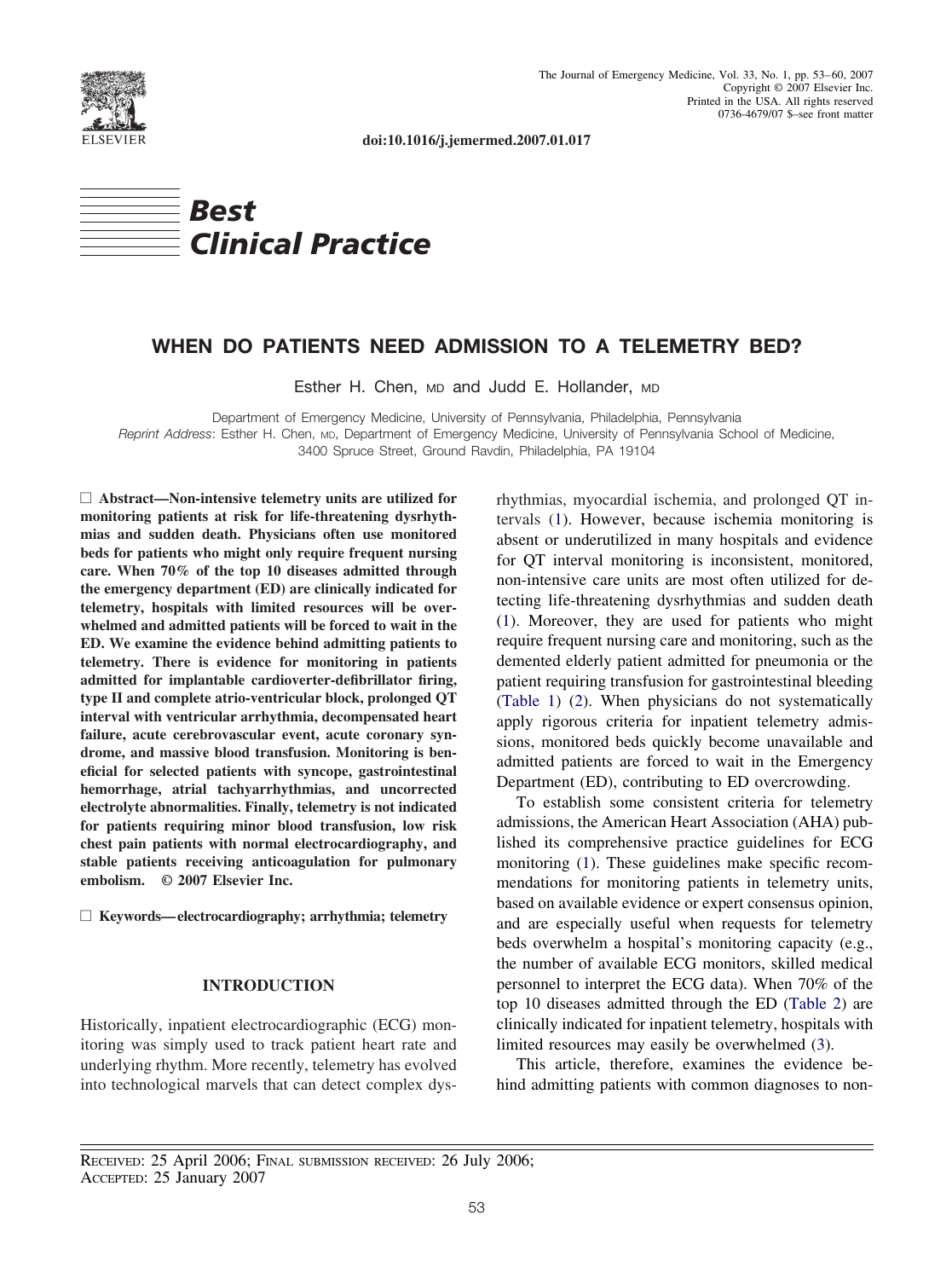<span id="page-1-0"></span>

| Table 1. Common Diagnoses of Telemetry |
|----------------------------------------|
| Unit Admissions (2)                    |

| Chest pain*                            |
|----------------------------------------|
| Congestive heart failure*              |
|                                        |
| Acute coronary syndrome*               |
| Hemorrhage                             |
| Arrhythmia*                            |
| Syncope*                               |
| Acute cerebrovascular disease*         |
| Pulmonary disease/respiratory distress |
| Electrolyte disorders*                 |
|                                        |
| Febrile illness/sepsis                 |
|                                        |

\* Clinically indicated according to the AHA guidelines.

intensive care telemetry units. Although the AHA guidelines are comprehensive, they do not address several non-cardiac conditions that clinicians might often monitor on telemetry. Our discussion focuses on issues facing the practicing emergency physician from a very simple perspective: can this patient safely walk around the shopping mall without being monitored? If a patient's admission diagnosis and treatment plan do not increase his/her dysrhythmia risk above the general population (i.e., people walking around the mall), then he/she should not require telemetry monitoring simply because he/she is now in the hospital. For example, a patient with an implantable defibrillator who is admitted for cellulitis is not at a higher risk of a dysrhythmia than they were while they were shopping last week. Therefore, the mere presence of the defibrillator should not result in mandatory use of an unnecessary resource (telemetry). The placement of a patient in an available telemetry bed today might mean that another patient that may truly need a monitored bed tomorrow will be forced to spend an additional night in the ED. Telemetry beds should be used when indicated and not simply because they are available.

### **GOOD EVIDENCE FOR CARDIAC MONITORING**

# *Patients whose Automatic Defibrillator has Fired*

Implantable cardioverter-defibrillators (ICDs)/permanent pacemakers are often placed in patients with structural heart disease or ventricular arrhythmias to prevent sudden cardiac death [\(4\)](#page-6-0). Early complications are typically procedure related, whereas generator (6%) or lead (12%) complications and inappropriate shocks (12–16%) may develop at any time [\(5,6\)](#page-6-0). The most common reasons for hospital re-admission are ventricular arrhythmias (61%) and progressive heart failure (13%) [\(6\)](#page-6-0). Patients whose defibrillator detected and appropriately fired for ventricular arrhythmias will require inpatient cardiac monitor-

ing during the diagnostic evaluation and treatment of their arrhythmia; patients whose defibrillator fired inappropriately will require external monitoring while their device is being interrogated. However, once the device has been confirmed to be working appropriately, the patient no longer requires monitoring and can be moved to an unmonitored bed or discharged to home, unless there are other issues that may require telemetry.

### *Patients with Atrioventricular Block*

Atrioventricular heart block (AVB) is classified into first-, second-, and third-degree heart block. Some patients may experience presyncopal episodes from bradycardia or ventricular arrhythmia, whereas others may be completely asymptomatic. The treatment of AVB depends on its likelihood of causing hemodynamic instability or degenerating into complete heart block.

Patients with complete heart block rely on ventricular escape pacemakers that are slow, often unstable, and unreliable [\(7\)](#page-6-0). Because these rhythms may be nonperfusing, many patients with complete AVB are temporarily paced externally, but ultimately all will require permanent pacing [\(4\)](#page-6-0). Therefore, they should be monitored while a search for reversible or treatable causes is performed, irrespective of the presence or absence of symptoms.

Second-degree AVB is sub-classified into Mobitz type I and Mobitz type II AVB. Mobitz type I AVB, often associated with inferior myocardial infarction, sclerodegenerative disease, myocarditis, and heightened venous tone (e.g., trained athletes, vomiting patients), may be reversible, whereas Mobitz type II AVB typically indicates some structural damage to the conduction system [\(8\)](#page-6-0). Before 1991, Mobitz type I AVB was considered to be a benign condition that did not require permanent pacing unless patients developed symptomatic bradycardia. However, recent data suggest that patients with pacemakers had a higher 5-year survival rate than

**Table 2. Top 10 Diagnoses of Hospital Admissions through the ED in 2002 (3)**

| Pneumonia                            |
|--------------------------------------|
|                                      |
| Congestive heart failure*            |
| Chest pain*                          |
| Atherosclerosis/other heart disease* |
| Acute coronary syndrome*             |
| Acute cerebrovascular disease*       |
| Chronic obstructive lung disease     |
| Arrhythmias*                         |
| Fluid and electrolyte disorders*     |
| Affective or mood disorders          |
|                                      |

\* Clinically indicated according to the AHA guidelines.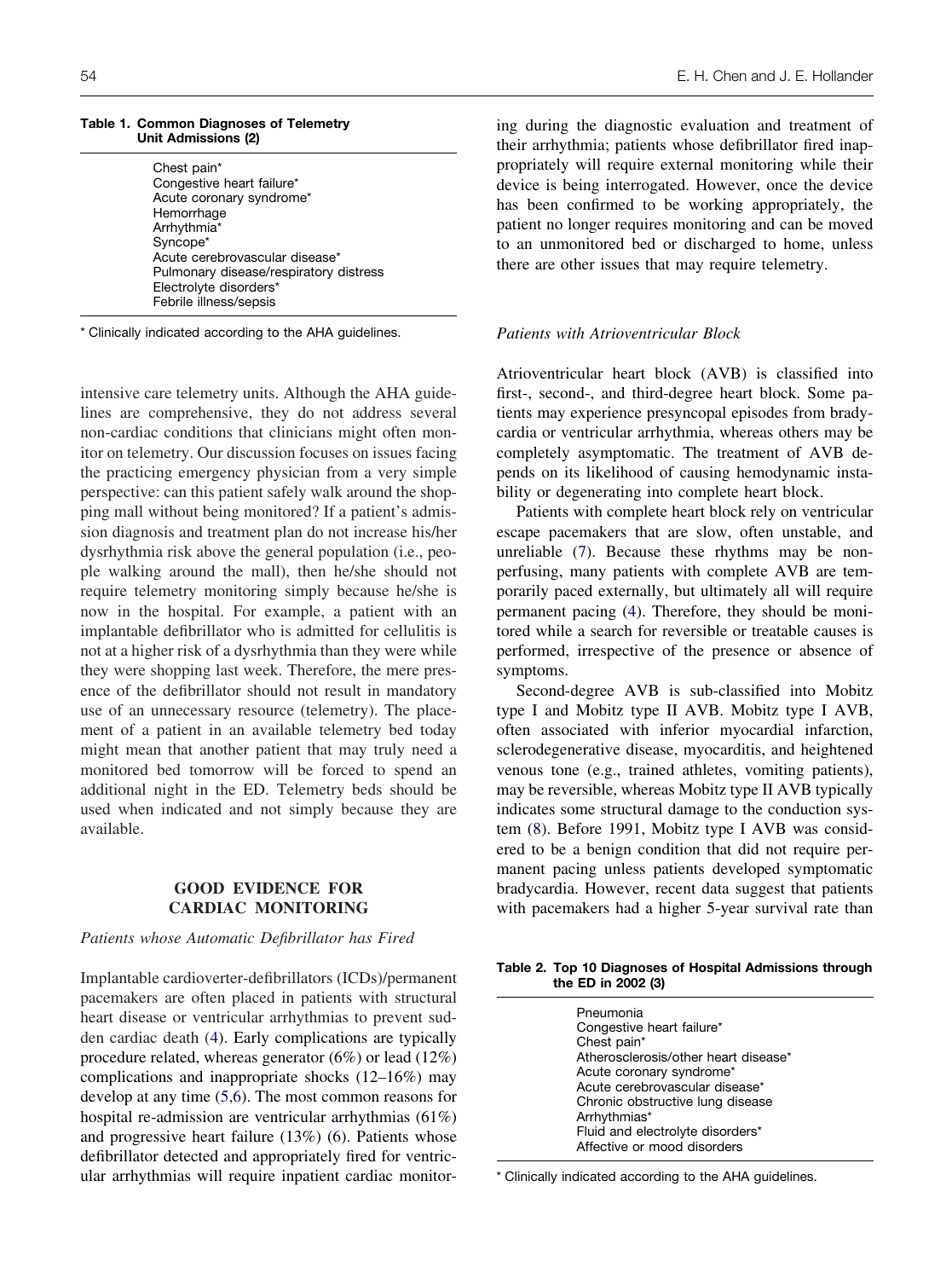those without (76% vs. 70%). Moreover, over a third of patients with Mobitz type I AVB developed higher block, with 90% degenerating to complete heart block. Even in patients who were initially asymptomatic, more than 66% suffered complications of deteriorating conduction, symptomatic bradycardia, or premature death within 5 years [\(9\)](#page-6-0). Therefore, unless their block is chronic and stable, all patients with Mobitz type I AVB should be monitored on telemetry.

Finally, Mobitz type II AVB always occurs below the AV node and is more likely than Mobitz type I to progress to complete heart block [\(8\)](#page-6-0). Due to this risk, patients with chronic Mobitz type II AVB that are permanently paced have a higher survival rate than those without pacemakers (61% vs. 41%) [\(10\)](#page-6-0). Until their block resolves or a pacemaker is placed, all patients should receive continuous cardiac monitoring. However, once they are successfully paced with an internal pacemaker, they no longer require monitoring. After all, patients with pacemakers regularly walk around the mall.

# *Patients with Prolonged QT and Associated Ventricular Arrhythmias*

Torsade de pointes is an unstable ventricular tachycardia (VT) associated with a prolonged QT interval  $($  > 450 ms in women and  $> 430$  ms in men) [\(11\)](#page-6-0). A variety of conditions, including drugs, electrolyte abnormalities, AVB, intrinsic heart disease, and cerebrovascular disease, can prolong the QT interval. Long QT syndrome in patients with ischemic heart disease, infants, and otherwise healthy young adults increases their risk of sudden cardiac death, presumably due to ventricular arrhythmias [\(12–14\)](#page-6-0). These findings have been corroborated in longitudinal population studies, including one study in which 60% of sudden death cases were attributed to the prolonged QT interval [\(15,16\)](#page-6-0). Sixteen percent of pediatric patients (aged  $\leq$  21 years) with suspected long QT syndrome had a ventricular arrhythmia noted on their initial ECG [\(14\)](#page-6-0). Patients with prolonged QT intervals, polymorphic ventricular premature complexes (VPCs), or ventricular bigeminy on their ECG may develop longer runs and degenerate to ventricular fibrillation (VF) [\(1\)](#page-6-0). These patients should always be carefully monitored.

### *Patients with Acute Heart Failure/Pulmonary Edema*

Arrhythmias (e.g., atrial fibrillation [AF] with rapid ventricular response) may cause or result from acute decompensated heart failure. Stable heart failure patients who are admitted for rate or rhythm control of their

arrhythmia should be monitored on telemetry to determine drug efficacy and prevent cardiovascular death [\(17\)](#page-6-0). Patients should also be evaluated for adverse side effects, including thromboembolic events, bleeding (from concurrent anticoagulation), and worsening heart failure.

Telemetry monitoring is required for patients with severe heart failure that are treated with inotropic drugs that have proarrhythmic properties (e.g., milrinone, dobutamine) or are having their infusion rates adjusted [\(18 –20\)](#page-6-0). In a study of 60 patients with severe heart failure started on home milrinone after ICD placement, 7 of the 8 patients who developed a symptomatic arrhythmia had ICD firing [\(21\)](#page-6-0). However, when patients on home infusions of inotropic drugs are admitted to the hospital for non-cardiac conditions and their infusion rates are not adjusted, it is not clear why they should be admitted to a monitored unit, particularly if they already have an internal defibrillator. It is also worth noting that the arrhythmogenic risk of inotropic agents is lower with nesiritide; treatment with nesiritide does not seem to increase a patient's risk of arrhythmias [\(18\)](#page-6-0).

### *Patients Admitted for Acute Cerebrovascular Disease*

ECG abnormalities are commonly seen in patients after acute cerebrovascular accidents, including AF, STsegment, and T-wave abnormalities, QT-interval prolongation, AVB, and ventricular dysrhythmias. A randomized controlled trial of acute stroke patients showed a survival benefit in those admitted to monitored stroke units compared to unmonitored units. Furthermore, telemetry detected new onset AF in five patients and VF in one patient that was successfully resuscitated [\(22\)](#page-6-0). In a study of 184 acute stroke patients where 60% had an abnormal admission ECG (including 23 patients with acute coronary syndrome [ACS]), 48-h telemetry identified a serious arrhythmia in 10 (5%) patients: two patients with type II AVB, one patient with transient third-degree AVB, seven patients with VF, and six patients with paroxysmal AF [\(23\)](#page-6-0). Most recently, in a study of 1070 patients admitted for acute stroke symptoms (within 6 h of symptom onset), telemetry detected third-degree AVB in 114 (11%) patients, VT in 9 (1%) patients, AF in 97 (9%) patients, QT-interval prolongation in 66 (6%) patients, and ST-segment elevation in 50 (4.7%) patients [\(24\)](#page-6-0). Because these arrhythmias require acute intervention, all patients with acute cerebrovascular events should be monitored on telemetry.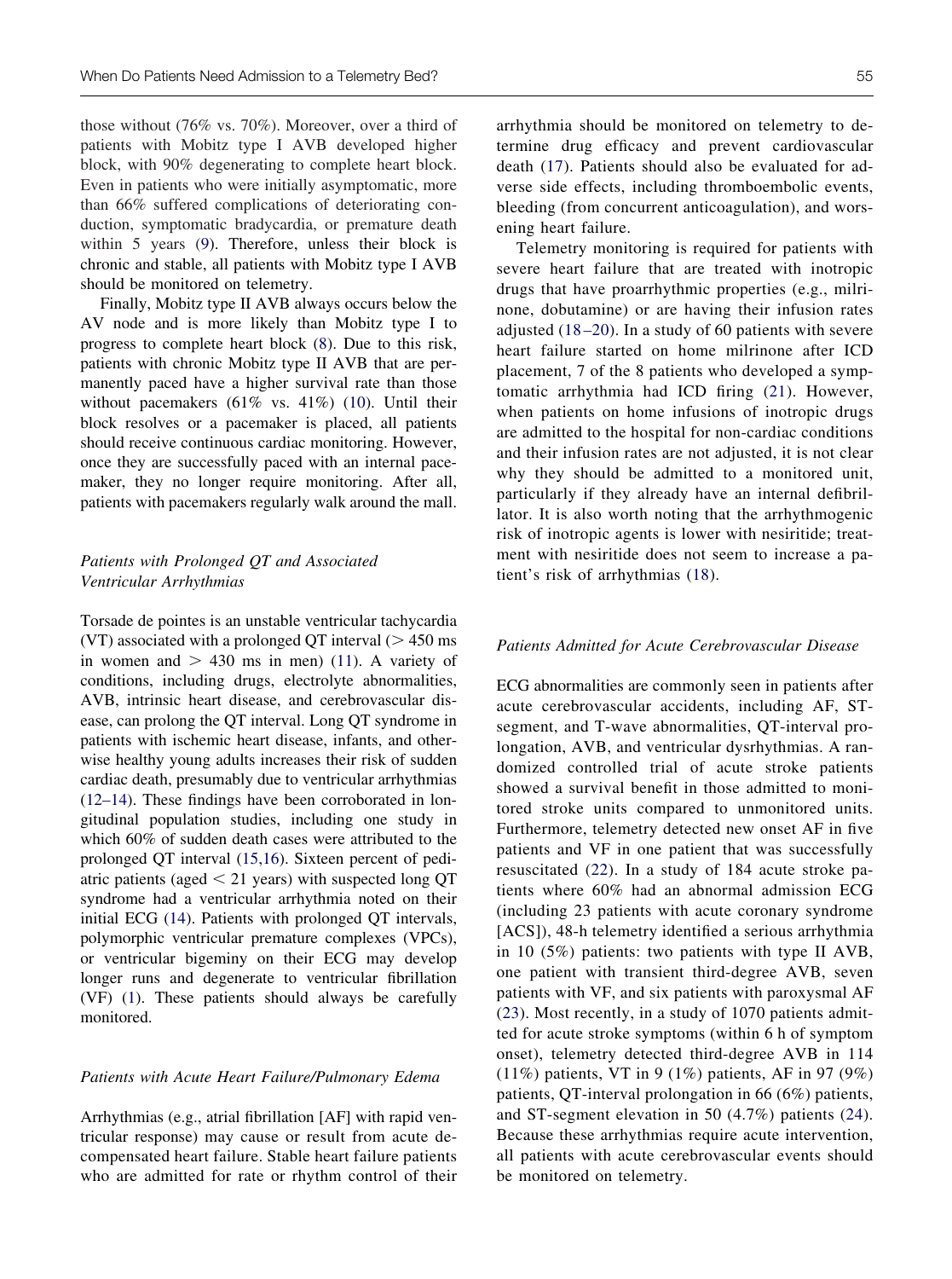#### *Patients with Acute Coronary Syndrome*

Continuous cardiac monitoring is beneficial for patients with definite ACS (ST-segment or non-ST-segment elevation myocardial infarction) that have a significant risk of reperfusion arrhythmias. The incidence of ventricular arrhythmias is 7.5% after infarct [\(25\)](#page-6-0). This is the subgroup of patients for whom intensive care units have been clearly shown to improve outcomes. Patients who develop VF or VT have higher in-hospital mortality than those who do not [\(25,26\)](#page-6-0). Moreover, patients with elevated troponin levels, compared to those with normal troponins, are more likely to develop arrhythmias after percutaneous coronary interventions [\(27\)](#page-6-0). In most hospitals, however, patients with ACS are monitored in an intensive care setting, particularly those with comorbidities, advanced age, or a complicated course.

### *Patients Requiring Massive Blood Transfusion*

Massive blood transfusion is defined as the replacement of a person's entire blood volume (at least 10 units of packed red blood cells) within 24 h. Patients who receive massive blood replacement may develop hypocalcemia (94%) [\(28\)](#page-6-0) and hypomagnesemia (both from citrate toxicity) that are significant enough to cause prolonged QT intervals and torsade de pointes [\(29,30\)](#page-6-0). In one study, the mortality rate of patients with severe hypocalcemia was 71% (compared to 41% in those with normal calcium levels) [\(28\)](#page-6-0). Furthermore, although hypomagnesemia alone is unlikely to cause dysrhythmias, it may potentiate the effects of concurrent hypocalcemia [\(29\)](#page-6-0). Posttransfusion, even stable patients should be monitored on continuous telemetry until definitive therapy for their hemorrhage is instituted. Like ACS, patients who receive massive transfusions are usually monitored in the intensive care unit.

# **CARDIAC MONITORING MAY BE BENEFICIAL**

### *Patients Evaluated for Syncope*

Syncope patients with underlying cardiovascular disease, particularly congestive heart failure, have a poorer prognosis than patients without underlying cardiac disease or patients with unexplained syncope [\(31\)](#page-6-0). One risk stratification study determined that the risk factors associated with clinically significant cardiac arrhythmias or death within 1 year include age over 45 years, abnormal ECG, history of heart failure, and history of ventricular arrhythmias. The incidence of arrhythmias is approximately 7%, 15%, and 46% in patients with 1, 2, and 3 or more risk factors, respectively [\(32\)](#page-6-0). Therefore, patients with more than one risk factor may benefit from telemetry monitoring.

A more recent study of another risk stratification strategy (where patients with a history of congestive heart failure, an abnormal ECG on presentation, a complaint of shortness of breath, hypotension at triage [systolic blood pressure  $\leq$  90 mm Hg], and a hematocrit level less than 30%) identified 52 (7%) patients who had a serious outcome, including 23 (3%) arrhythmias. This strategy missed one patient whose syncopal episode was probably caused by a transient ischemic attack [\(33\)](#page-7-0). Therefore, patients with multiple risk factors for an arrhythmic cause of their syncope may benefit from inpatient monitoring. Patients with a neurogenic etiology for their syncope (e.g., vasovagal syncope) or a normal ECG are low risk for dysrhythmias and have not been shown to benefit from monitoring.

# *Patients with Gastrointestinal Hemorrhage after Endoscopy*

Life-threatening arrhythmias have been reported in patients with variceal bleeding after endoscopy, sclerotherapy, and intravenous vasopressin [\(34 –38\)](#page-7-0). Torsade de pointes may develop in patients after endoscopy due to the use of neuroleptic medications (for procedural sedation or agitation) or vasopressin (known to prolong the QT interval) or concurrent electrolyte abnormalities (e.g., hypokalemia or hypomagnesemia) [\(34\)](#page-7-0). In addition, sclerotherapy using 5% sodium morrhuate can cause bradyarrhythmias requiring permanent pacemaker placement [\(35\)](#page-7-0). Therefore, cirrhotic patients with variceal hemorrhage that received vasopressin or neuroleptics for procedural sedation may benefit from telemetry, particularly in the presence of electrolyte abnormalities. Telemetry monitoring should not be used to replace close medical monitoring and nursing care in patients with gastrointestinal bleeding from other causes.

# *Patients with Atrial Arrhythmias Receiving Therapy for Rate or Rhythm Control*

Atrial tachyarrhythmias, specifically atrial fibrillation or atrial flutter with rapid ventricular response, are often treated with agents affecting rate or rhythm. Patients on beta-blockers, calcium channel blockers, or digoxin for rate control may benefit from telemetry to assess the efficacy of the drug to control the ventricular rate [\(1\)](#page-6-0). Patients undergoing rhythm control with anti-arrhythmic drugs may also benefit from cardiac monitoring to detect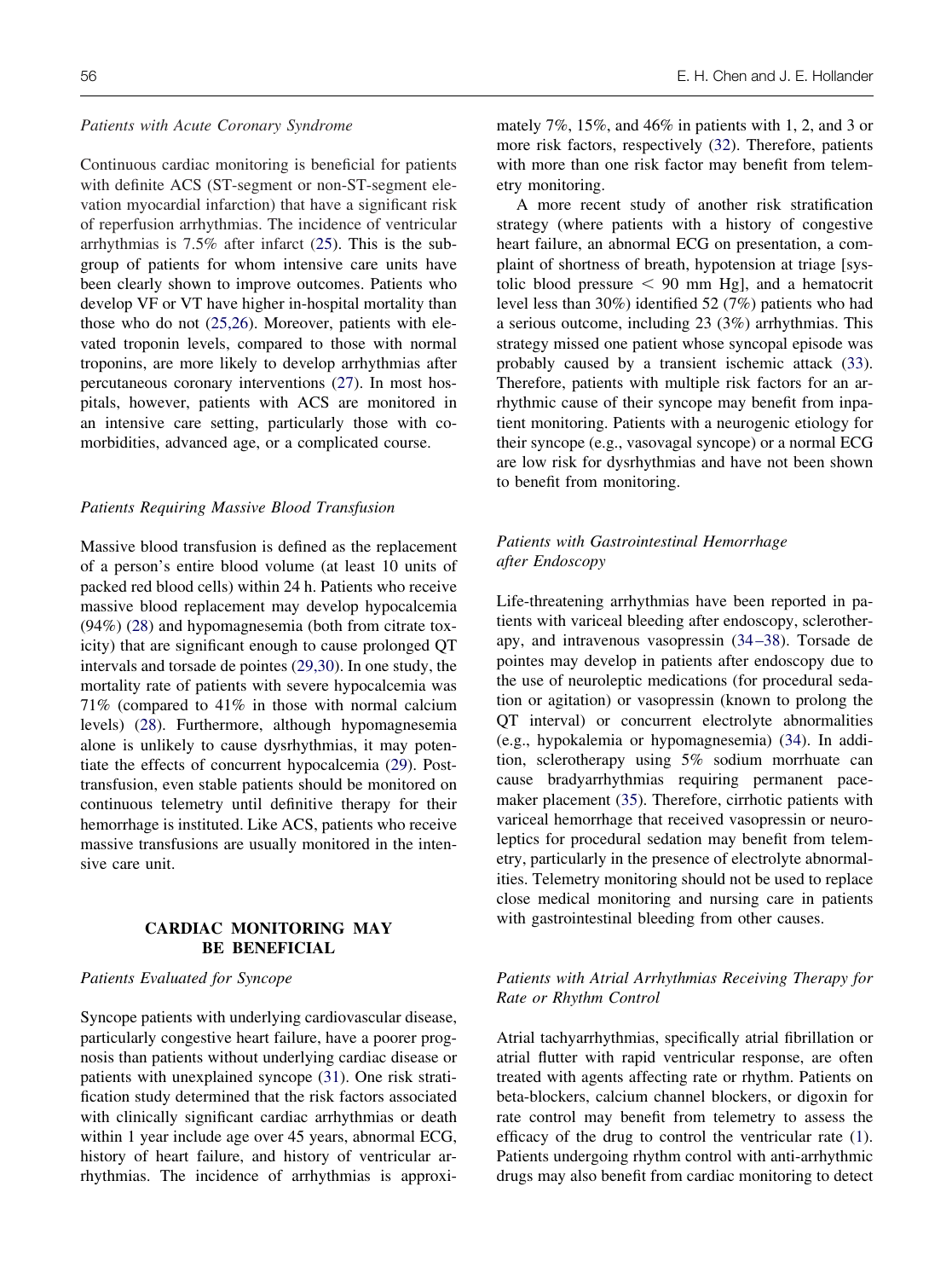QT-interval prolongation and sinus node dysfunction from the proarrhythmic properties of these drugs [\(39\)](#page-7-0). Recently, however, these requirements for inpatient monitoring were challenged by a study of patients with new-onset AF, which showed that out-of-hospital rhythm control with oral flecainide or propafenone may be efficacious and safe [\(40\)](#page-7-0). Until more data support outpatient "self management" as the standard of care, telemetry monitoring may be beneficial for all admitted patients.

#### *Patients with Electrolyte Imbalance*

Disorders of potassium, calcium, and magnesium have been associated with life-threatening arrhythmias. Depletion of these electrolytes may potentiate the tachyarrhythmias observed in patients undergoing cardiac surgery, suffering from variceal bleeding treated with vasopressin, and receiving massive transfusion  $(29,34,41)$ .

Hyperkalemia is often seen in patients with renal insufficiency or patients on angiotensin-converting enzyme inhibitors. Theoretically, elevated serum potassium may cause myocardial excitability and impair responsiveness to pacemaker activity, involving both atrial and ventricular pacing stimuli [\(42\)](#page-7-0). Although severe hyperkalemia may cause atrioventricular dissociation and ventricular dysrhythmias, no life-threatening arrhythmias were reported in a recent Cochrane review of 12 clinical trials [\(43\)](#page-7-0). ECG abnormalities are typically seen with serum potassium levels above 6.5 mmol/L, but normal ECGs have been reported in patients with levels above 9.0 mEq/L [\(44,45\)](#page-7-0). Currently, treatment depends on the severity of the hyperkalemia and its effect on the ECG. Patients with ECG changes attributable to hyperkalemia require immediate management and may benefit from cardiac monitoring. However, in patients without any ECG changes, the threshold for emergent treatment is not so clear. Emergent treatment of levels above 6.5 mmol/L is recommended, even in the absence of ECG changes, so these patients should also be monitored accordingly [\(46\)](#page-7-0).

Inadequate potassium, magnesium, and calcium can prolong the QT interval, which, as previously mentioned, increases the risk of ventricular arrhythmias and cardiovascular death. Moreover, a higher frequency of VPCs in patients with deficiencies in all three electrolytes have been reported, but very few sustained episodes of VT have actually been detected during monitoring (47–49). In particular, hypokalemia has been shown to increase the risk of arrhythmias in specific patients, for example, patients with underlying or concurrent heart disease and those with digoxin toxicity, suggesting that they may benefit from telemetry [\(50,51\)](#page-7-0). Patients with ECG findings of prolonged QT should be monitored while their

levels are corrected. For other hospitalized patients, however, there is no recommended threshold for monitoring patients in the absence of ECG abnormalities. Once

#### *Patients with Subacute Congestive Heart Failure*

longer necessary.

electrolyte imbalances are corrected, monitoring is no

Patients with subacute or mild congestive heart failure may benefit from continuous cardiac monitoring. In a study of 199 patients admitted with heart failure that were monitored on telemetry, the majority was monitored for a known arrhythmia ( $n = 82, 41\%$ ), followed by cardiac symptoms ( $n = 48, 24\%$ ) and electrolyte disturbances (n = 20, 10%). Although 83 (42%) patients had any abnormal telemetry recording, only a few patients had sustained VT ( $n = 11$ ) or VF ( $n = 1$ ). Telemetry guided treatment in 33 (17%) patients [\(52\)](#page-7-0). Until there are more clinical trials that directly address this question, cardiac monitoring is likely to be beneficial during the inpatient management and diagnostic workup of these patients [\(1\)](#page-6-0).

# **NO EVIDENCE FOR TELEMETRY MONITORING**

*Patients Requiring Blood Transfusion*

Stable patients with acute or chronic anemia requiring blood transfusion do not benefit from cardiac monitoring. Life-threatening arrhythmias have been reported in patients who are transfused their entire blood volume from citrate toxicity, causing significant electrolyte abnormalities, particularly hypocalcemia [\(29,30\)](#page-6-0). For most patients, the most common reaction—a febrile nonhemolytic transfusion reaction (1–5%), often manifested by fever, chills, and urticaria—is not detected by cardiac monitoring. Hemolytic reactions, though potentially lifethreatening, are extremely rare (1:500,000) [\(53\)](#page-7-0). There is no evidence that monitoring is necessary for patients being transfused a couple units of blood.

#### *Patients Evaluated for Chest Pain*

Chest pain patients admitted for suspected ACS represent the largest group of telemetry admissions. Although there are other reasons to hospitalize chest pain patients (e.g., stress testing, cardiac catheterization), the primary rationale for this liberal admission policy is that patients with acute ischemia may develop life-threatening dysrhythmias and require emergent intervention. Several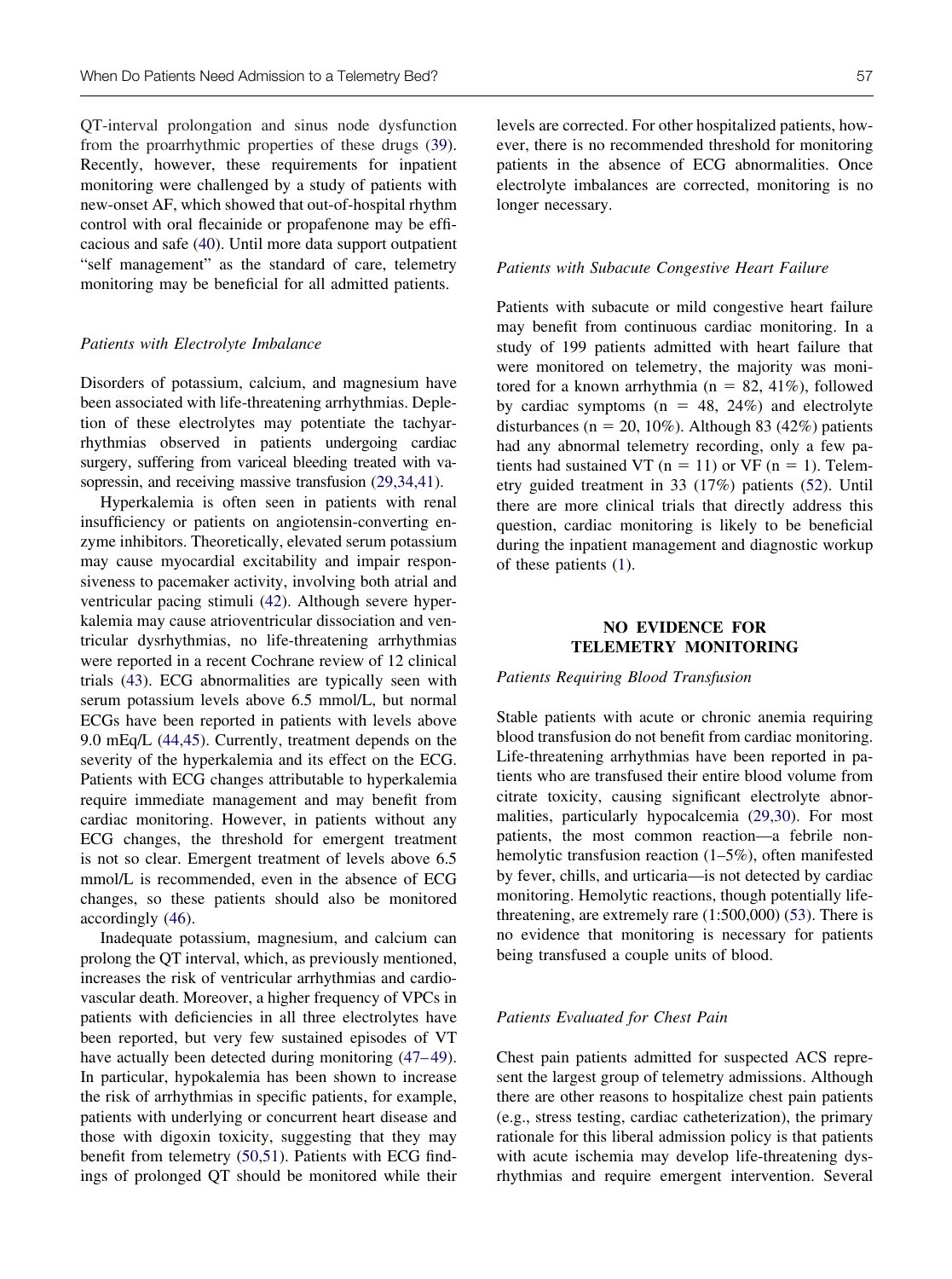recent studies have questioned the utility of telemetry for these patients. In a prospective study of 467 patients admitted to a monitored unit, only 5 arrhythmias were detected: VF  $(n = 1)$ , six-second pause  $(n = 1)$ , supraventricular arrhythmias ( $n = 2$ ), and non-sustained VT  $(n = 1)$  [\(54\)](#page-7-0). Cardiac monitoring played no role in helping physicians determine which patients should be revascularized. Moreover, of the nine (1.9%) patients who died during the study period, three patients suffered VF or cardiac arrest. A follow-up study of 2240 patients showed that telemetry identified an arrhythmia in 19 (0.8%) patients who were transferred to the intensive care unit [\(54\)](#page-7-0).

Other studies have identified a population at very low risk of adverse cardiac events. In Snider et al., monitoring identified four events in patients with atypical chest pain, a normal ECG, and normal cardiac markers, none of which were ventricular arrhythmias [\(55\)](#page-7-0). Hollander et al. studied a cohort of chest pain patients with normal or non-specific ECGs, in which only four (0.9%) patients developed any arrhythmia (supraventricular tachycardia  $[n = 1]$ , ventricular tachycardia  $[n = 1]$ , and bradydysrhythmias  $[n = 2]$ ) and no patients died during the study period [\(56\)](#page-7-0). The addition of the Goldman risk score to this risk stratification scheme identified patients with a 0% risk of major cardiac complications, 0.3% of intermediate cardiac complications, and 0.3% of ACS diagnoses in one study and 0% risk of VF/VT or sudden death [\(56,57\)](#page-7-0). Therefore, chest pain patients with an initial normal or non-specific ECG and normal cardiac markers have a less than 1% risk of life-threatening dysrhythmias, 0% risk of sudden death, and do not benefit from continuous cardiac monitoring.

### *Patients with Acute Exacerbation of their Chronic Obstructive Pulmonary Disease*

The etiology of arrhythmias in patients with chronic obstructive pulmonary disease (COPD) is multifactorial, including hypoxemia, acidosis, electrolyte imbalance, underlying cardiac disease, and commonly used drugs [\(58\)](#page-7-0). A meta-analysis of 191 randomized, placebocontrolled studies with over 6000 patients showed that long term beta-agonist use in patients with COPD increased the risk of adverse cardiovascular events, although there was no statistical difference in major events (VT, VF, syncope, congestive heart failure, ACS, cardiac arrest, and sudden death) [\(59\)](#page-7-0). Short-term beta-agonist use in acute asthma exacerbations may slightly decrease potassium levels and increase QT intervals, but does not cause ventricular arrhythmias [\(60\)](#page-7-0). In another study of 278 patients admitted for an acute COPD exacerbation, 20 (12%) patients developed an arrhythmia during the hospitalization, although only 4 patients had a ventricular arrhythmia [\(61\)](#page-7-0). Even in patients who require bi-level positive pressure ventilation to treat their acute exacerbation, frequent VPCs and APCs were detected, but no ventricular arrhythmias were reported [\(62\)](#page-7-0). Therefore, patients who are admitted for an acute COPD exacerbation are unlikely to benefit from cardiac monitoring, unless a cardiac etiology of their dyspnea is suspected.

# *Stable Patients with Pulmonary Embolism Receiving Anticoagulation*

Patients with acute pulmonary embolism (PE) requiring anticoagulation are often admitted to monitored units. We found only one clinical trial that described the incidence of arrhythmias in 51 patients admitted for acute PE. Sinus tachycardia was present in 41 (80%) patients, followed by APCs ( $n = 8$ ), VPCs ( $n = 6$ ), AF ( $n = 6$ ), and junctional rhythm ( $n = 2$ ). No ventricular arrhythmias were detected [\(63\)](#page-7-0). In addition, 20 episodes of cardiopulmonary arrest (all with pulseless electrical activity) were observed, of which three were successfully resuscitated. Before the arrest, initial ECG/telemetry showed a junctional rhythm in one patient and sinus rhythm in the remaining 19 patients.

More recently, studies have focused on the safety and efficacy of anticoagulating patients with acute PE or deep venous thrombosis (DVT) as outpatients with low molecular weight heparin. These patients are obviously not continuously monitored at home. In a study of 505 patients with PE and DVT treated as outpatients, 26 patients died, of which only two were attributed to a cardiovascular event [\(33\)](#page-7-0). Wicki et al. attempted to derive a risk stratification score to identify patients at low risk for adverse outcomes, defined as major bleeding, recurrent thromboembolic events, and death [\(64\)](#page-7-0). The presence or history of cancer and hypotension (systolic blood pressure  $\leq 100$  mm Hg) were assigned 2 points each and a history of heart failure or DVT, the presence of  $PaO<sub>2</sub> < 8$  kPa or DVT on ultrasound were each assigned one point. Patients with a composite score of  $\leq$  2 had a 2.2% risk of any adverse outcome, as compared to 26% in patients with a score of  $\geq$  3. Aujesky et al. identified patients with an even lower risk for adverse events [\(65\)](#page-7-0). In their study of 15,531 patients with a discharge diagnosis of PE, low risk patients had a 30-day mortality rate of 1.5% and a cardiovascular complication (non-fatal cardiogenic shock or cardiopulmonary arrest) rate of 0.9%. This group consisted of patients - 70 years old, with no previous history of cancer, heart failure, chronic lung disease, chronic renal disease, or cerebrovascular disease, and without any clinical features of tachycardia (heart rate  $> 110$  beats/min), hypo-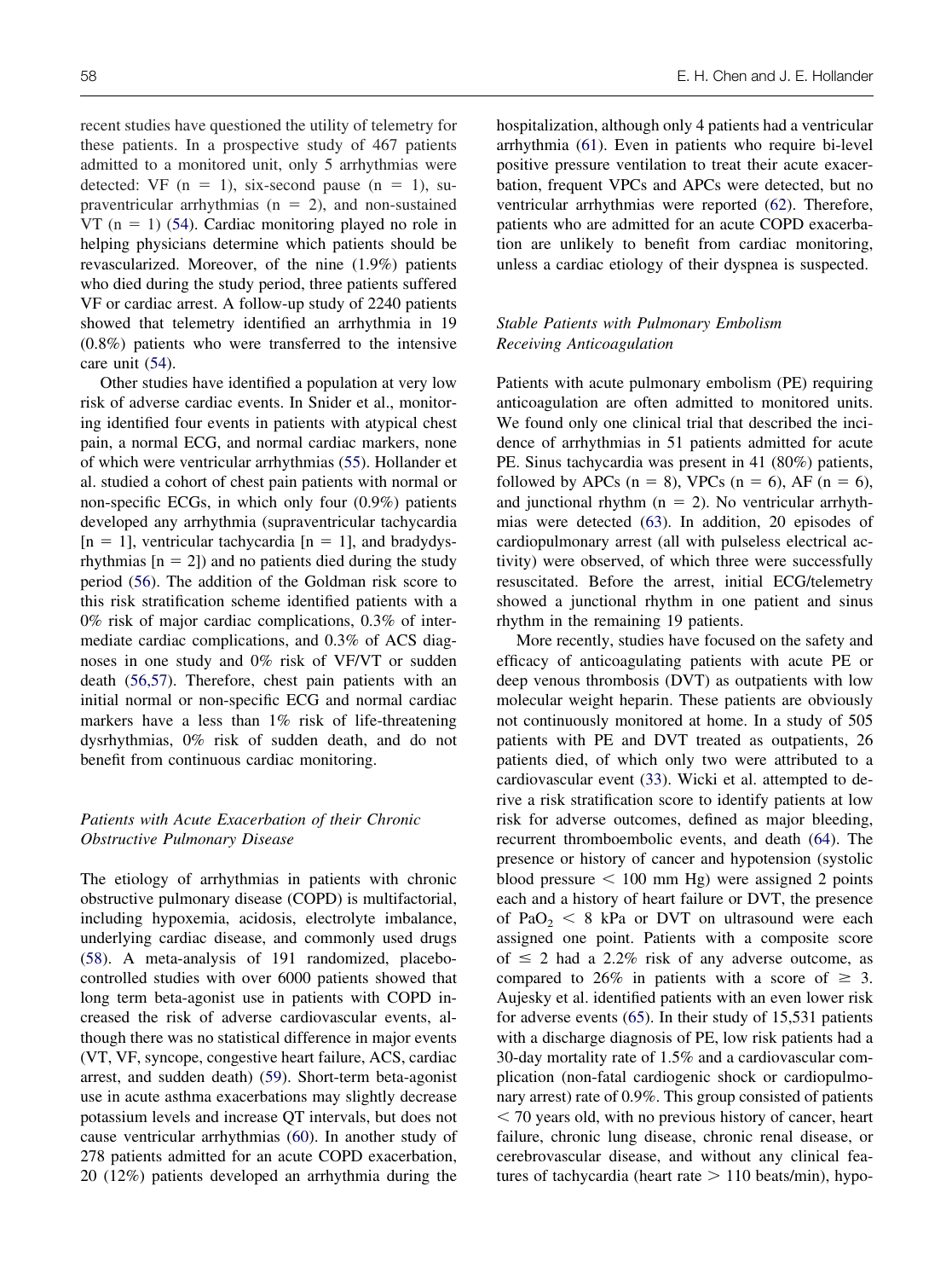<span id="page-6-0"></span> $tension$  (systolic blood pressure  $\leq 100$ ), altered mental status, and  $O_2$  saturation  $\leq 90\%$ . Although these studies did not directly address the risk of arrhythmias, if these patients could be safely treated at home, then they should not require monitoring in the hospital.

### **CONCLUSION**

Consensus guidelines have established criteria for a subset of patients who require inpatient continuous electrocardiographic monitoring, based on evidence and expert opinion. When physicians do not systematically apply these criteria for telemetry admissions, those resources can be easily overwhelmed. Based on the available literature, we categorized several common medical conditions based on their proarrhythmic risk to determine the benefit of inpatient monitoring.

### **REFERENCES**

- 1. Drew BJ, Califf RM, Funk M, et al. Practice standards for electrocardiographic monitoring in hospital settings: an American Heart Association scientific statement from the Councils on Cardiovascular Nursing, Clinical Cardiology, and Cardiovascular Disease in the Young: endorsed by the International Society of Computerized Electrocardiology and the American Association of Critical-Care Nurses. Circulation 2004;110:2721– 46.
- 2. Curry JP, Hanson CW 3rd, Russell MW, Hanna C, Devine G, Ochroch EA. The use and effectiveness of electrocardiographic telemetry monitoring in a community hospital general care setting. Anesth Analg 2003;97:1483–7.
- 3. Merrill CT, Elixhauser A. Hospitalization in the United States, 2002. Rockville, MD: Agency for Healthcare Research and Quality; 2005.
- 4. Gregoratos G, Abrams J, Epstein AE, et al. ACC/AHA/NASPE 2002 guideline update for implantation of cardiac pacemakers and antiarrhythmia devices: summary article. A report of the American College of Cardiology/American Heart Association Task Force on Practice Guidelines (ACC/AHA/NASPE Committee to Update the 1998 Pacemaker Guidelines). J Cardiovasc Electrophysiol 2002; 13:1183–99.
- 5. Alter P, Waldhans S, Plachta E, Moosdorf R, Grimm W. Complications of implantable cardioverter defibrillator therapy in 440 consecutive patients. Pacing Clin Electrophysiol 2005;28:  $926 - 32.$
- 6. Gradaus R, Block M, Brachmann J, et al. Mortality, morbidity, and complications in 3344 patients with implantable cardioverter defibrillators: results from the German ICD Registry EURID. Pacing Clin Electrophysiol 2003;26:1511– 8.
- 7. Kastor JA. Atrioventricular block (first of two parts). N Engl J Med 1975;292:462–5.
- 8. Silverman ME, Upshaw CB Jr, Lange HW. Woldemar Mobitz and His 1924 classification of second-degree atrioventricular block. Circulation 2004;110:1162–7.
- 9. Shaw DB, Gowers JI, Kekwick CA, New KH, Whistance AW. Is Mobitz type I atrioventricular block benign in adults? Heart 2004; 90:169 –74.
- 10. Shaw DB, Kekwick CA, Veale D, Gowers J, Whistance T. Survival in second degree atrioventricular block. Br Heart J 1985;53: 587–93.
- 11. Passman R, Kadish A. Polymorphic ventricular tachycardia, long Q-T syndrome, and torsades de pointes. Med Clin North Am 2001;85:321– 41.
- 12. Schwartz PJ, Wolf S. QT interval prolongation as predictor of sudden death in patients with myocardial infarction. Circulation 1978;57:1074 –7.
- 13. Schwartz PJ, Stramba-Badiale M, Segantini A, et al. Prolongation of the QT interval and the sudden infant death syndrome. N Engl J Med 1998;338:1709 –14.
- 14. Garson A Jr, Dick M 2nd, Fournier A, et al. The long QT syndrome in children. An international study of 287 patients. Circulation 1993;87:1866 –72.
- 15. Robbins J, Nelson JC, Rautaharju PM, Gottdiener JS. The association between the length of the QT interval and mortality in the Cardiovascular Health Study. Am J Med 2003;115:689 –94.
- 16. Straus SM, Kors JA, De Bruin ML, et al. Prolonged QTc interval and risk of sudden cardiac death in a population of older adults. J Am Coll Cardiol 2006;47:362–7.
- 17. Hagens VE, Crijns HJ, Van Veldhuisen DJ, et al. Rate control versus rhythm control for patients with persistent atrial fibrillation with mild to moderate heart failure: results from the RAte Control versus Electrical cardioversion (RACE) study. Am Heart J 2005; 149:1106 –11.
- 18. Burger AJ, Horton DP, LeJemtel T, et al. Effect of nesiritide (B-type natriuretic peptide) and dobutamine on ventricular arrhythmias in the treatment of patients with acutely decompensated congestive heart failure: the PRECEDENT study. Am Heart J 2002;144:1102– 8.
- 19. Cuffe MS, Califf RM, Adams KF Jr, et al. Short-term intravenous milrinone for acute exacerbation of chronic heart failure: a randomized controlled trial. JAMA 2002;287:1541–7.
- 20. Anderson JL, Askins JC, Gilbert EM, Menlove RL, Lutz JR. Occurrence of ventricular arrhythmias in patients receiving acute and chronic infusions of milrinone. Am Heart J 1986;111:466 –74.
- 21. Brozena SC, Twomey C, Goldberg LR, et al. A prospective study of continuous intravenous milrinone therapy for status IB patients awaiting heart transplant at home. J Heart Lung Transplant 2004;  $23:1082-6$ .
- 22. Sulter G, Elting JW, Langedijk M, Maurits NM, De Keyser J. Admitting acute ischemic stroke patients to a stroke care monitoring unit versus a conventional stroke unit: a randomized pilot study. Stroke 2003;34:101– 4.
- 23. Rem JA, Hachinski VC, Boughner DR, Barnett HJ. Value of cardiac monitoring and echocardiography in TIA and stroke patients. Stroke 1985;16:950-6.
- 24. Christensen H, Fogh Christensen A, Boysen G. Abnormalities on ECG and telemetry predict stroke outcome at 3 months. J Neurol Sci 2005;234:99 –103.
- 25. Al-Khatib SM, Stebbins AL, Califf RM, et al. Sustained ventricular arrhythmias and mortality among patients with acute myocardial infarction: results from the GUSTO-III trial. Am Heart J 2003;145:515–21.
- 26. Al-Khatib SM, Granger CB, Huang Y, et al. Sustained ventricular arrhythmias among patients with acute coronary syndromes with no ST-segment elevation: incidence, predictors, and outcomes. Circulation 2002;106:309 –12.
- 27. Bonnemeier H, Wiegand UK, Giannitsis E, et al. Temporal repolarization in homogeneity and reperfusion arrhythmias in patients undergoing successful primary percutaneous coronary intervention for acute ST-segment elevation myocardial infarction: impact of admission troponin T. Am Heart J 2003;145:484 –92.
- 28. Wilson RF, Binkley LE, Sabo FM Jr, et al. Electrolyte and acidbase changes with massive blood transfusions. Am Surg 1992;58: 535– 44; discussion 544 –5.
- 29. Meikle A, Milne B. Management of prolonged QT interval during a massive transfusion: calcium, magnesium or both? Can J Anaesth 2000;47:792–5.
- 30. Kulkarni P, Bhattacharya S, Petros AJ. Torsade de pointes and long QT syndrome following major blood transfusion. Anaesthesia 1992;47:125–7.
- 31. Kapoor WN. Current evaluation and management of syncope. Circulation 2002;106:1606 –9.
- 32. Martin TP, Hanusa BH, Kapoor WN. Risk stratification of patients with syncope. Ann Emerg Med 1997;29:459 – 66.